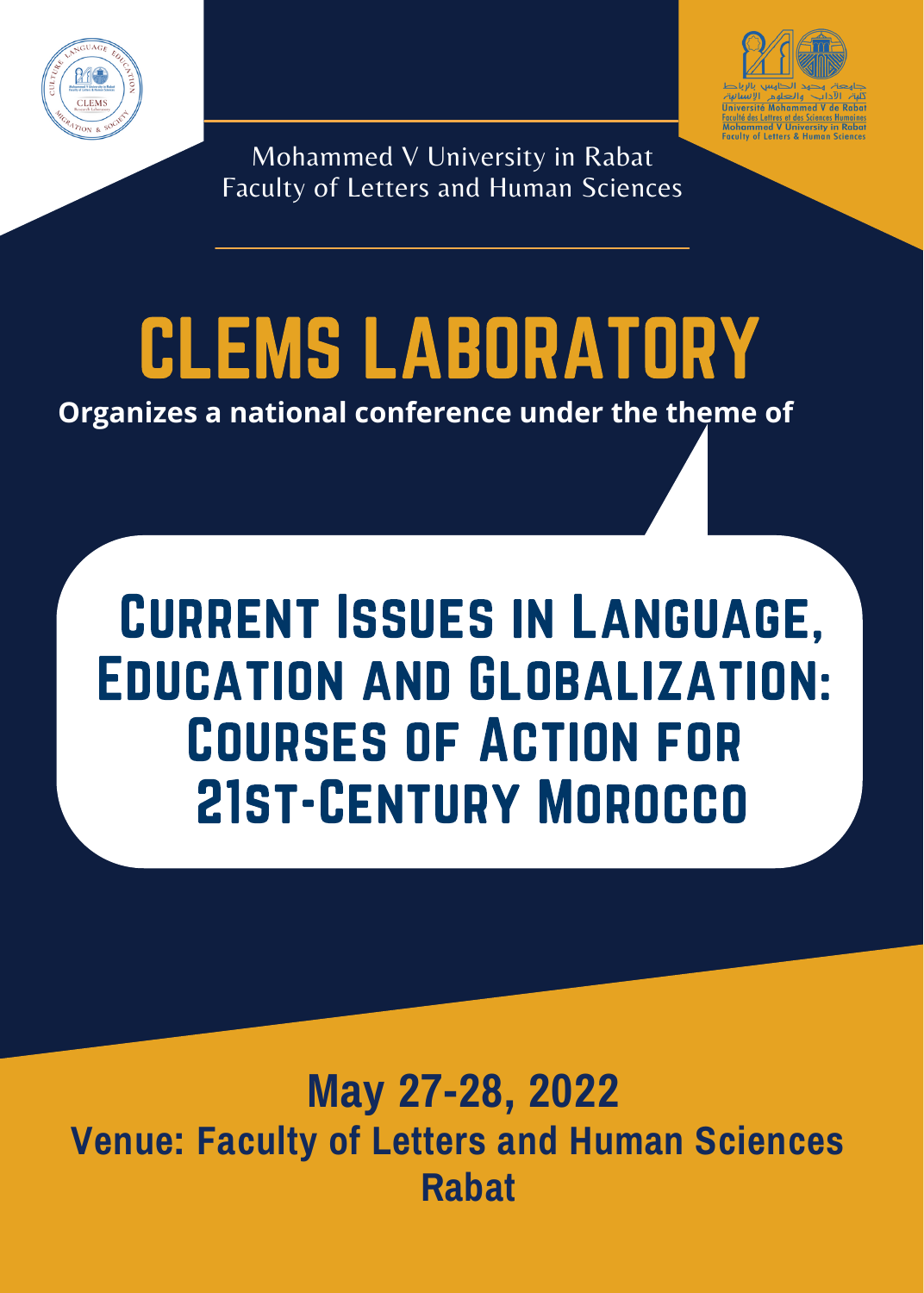# **The Culture, Language, Education, Migration and Society Laboratory (CLEMS) Organizes a national conference under the theme of:**

# **CURRENT ISSUES IN LANGUAGE, EDUCATION AND GLOBALIZATION: COURSES OF ACTION FOR 21ST -CENTURY MOROCCO**

# **Date: May, 27-28, 2022 Venue: Faculty of Letters and Human Sciences, Mohammed V University in Rabat**

# **Call for Papers**

The turn of the 21<sup>st</sup> century has ushered in significant changes that involve economic, political, and social arenas, and stretch across all geographies generated by the phenomenon of globalization. In the education sector, calls for curriculum reforms laid emphasis on nurturing the learners' critical thinking, communication, problem solving, and information literacy skills. This marks a shift in favor of curricula that not only equip learners with transversal skills, but also empower them to become active global citizens capable of coping with a constantly changing world.

In response to these changes, the Moroccan government has sought to implement a series of educational reforms, the most recent of which is the "strategic vision 2015- 2030" drafted by the Higher Council for Education, Training and Scientific Research (HCETSR). The "Vision" underscores, among other things, the importance of mastering language skills, ICT tools and transversal skills in order for graduates to operate successfully in a globalizing market. Effective implementation of these recommendations requires a thorough understanding of the constraints and opportunities inherent in the current educational context.

This conference offers grounds for critical reflection on and evaluation of the Moroccan educational system. To this end, we invite submissions around the following themes:

- Teaching language skills to  $21<sup>st</sup>$  -century learners
- Curriculum development and the current educational reform in Morocco.
- Teacher training: what needs to be done?
- Educational management and logistics
- Evaluating 21st-century leaners' skills and dispositions
- Teacher self-evaluation as a professional creed
- Teacher and learner motivation
- Medium of instruction policies
- Bilingual and multilingual education
- Educational reforms
- Implementation of transversal skills
- ICT integration in language education